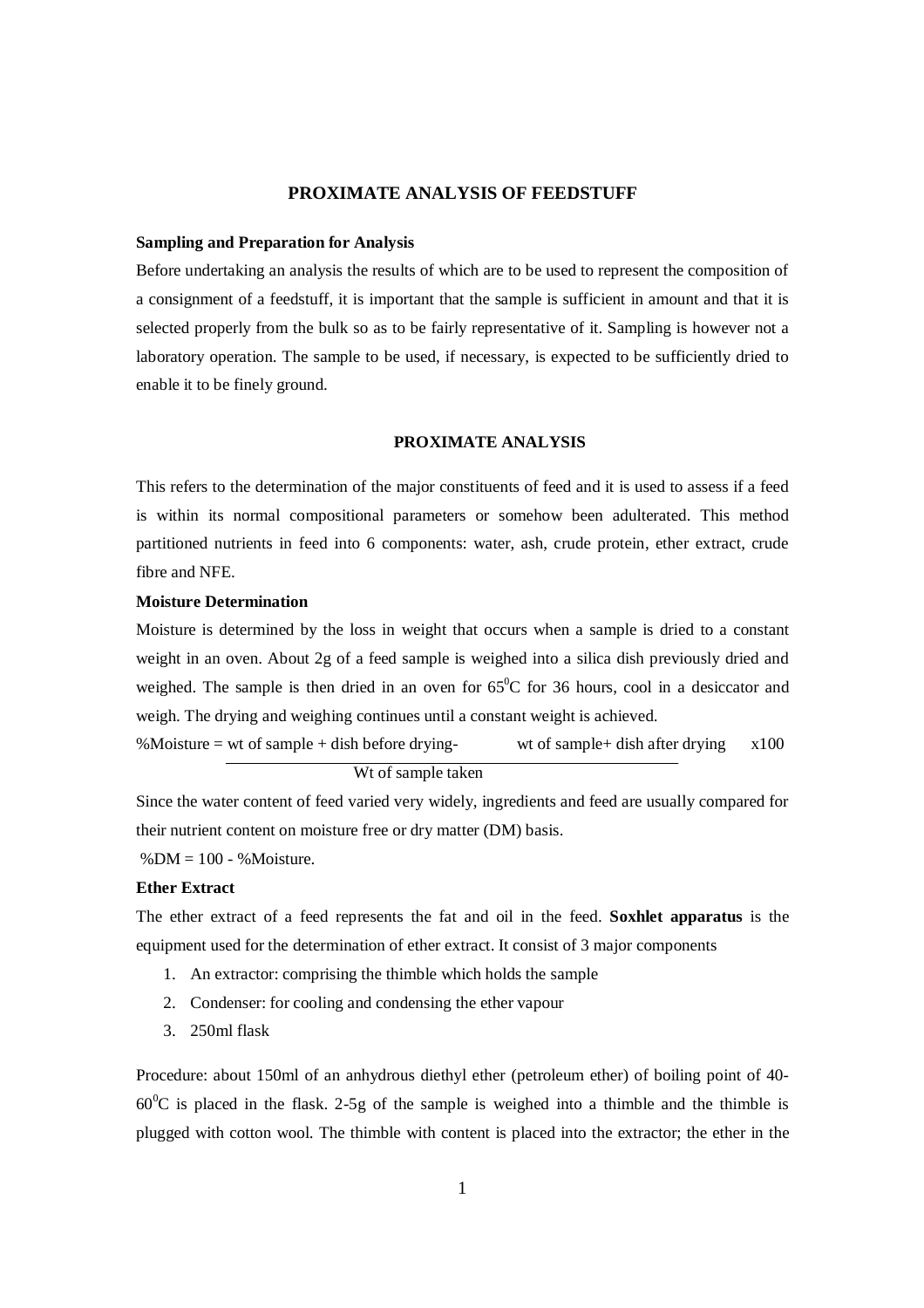flask is then heated. As the ether vapour reaches the condenser through the side arm of the extractor, it condenses to liquid form and drop back into the sample in the thimble, the ether soluble substances are dissolved and are carried into solution through the siphon tube back into the flask. The extraction continues for at least 4 hrs. The thimble is removed and most of the solvent is distilled from the flask into the extractor. The flask is then disconnected and placed in an oven at  $65^{\circ}$ C for 4 hrs, cool in desiccator and weighed.

%Ether extract = wt of flask + extract – tare wt of flask  $x100$ 

wt of sample

#### **Crude Fibre**

The organic residue left after sequential extraction of feed with ether can be used to determine the crude fibre, however if a fresh sample is used, the fat in it could be extracted by adding petroleum ether, stir, allow it to settle and decant. Do this three times. The fat-free material is then transferred into a flask/beaker and 200mls of pre-heated 1.25%  $H_2SO_4$  is added and the solution is gently boiled for about 30mins, maintaining constant volume of acid by the addition of hot water. The buckner flask funnel fitted with whatman filter is pre-heated by pouring hot water into the funnel. The boiled acid sample mixture is then filtered hot through the funnel under sufficient suction. The residue is then washed several times with boiling water (until the residue is neutral to litmus paper) and transferred back into the beaker. Then 200mls of pre-heated  $1.25\%$  Na<sub>2</sub>SO<sub>4</sub> is added and boiled for another 30mins. Filter under suction and wash thoroughly with hot water and twice with ethanol. The residue is dried at  $65^{\circ}$ C for about 24hrs and weighed. The residue is transferred into a crucible and placed in muffle furnace  $(400-600^{\circ}C)$  and ash for 4hrs, then cool in desiccator and weigh.

%Crude fibre = Dry wt of residue before ashing - wt of residue after ashing  $x100$ wt of sample

## **Crude Protein**

Crude protein is determined by measuring the nitrogen content of the feed and multiplying it by a factor of 6.25. This factor is based on the fact that most protein contains 16% nitrogen. Crude protein is determined by **kjeldahl method.** The method involves: Digestion, Distillation and Titration.

**Digestion**: weigh about 2g of the sample into kjeldahl flask and add 25mls of concentrated sulphuric acid, 0.5g of copper sulphate, 5g of sodium sulphate and a speck of selenium tablet. Apply heat in a fume cupboard slowly at first to prevent undue frothing, continue to digest for 45mins until the digesta become clear pale green. Leave until completely cool and rapidly add 100mls of distilled water. Rinse the digestion flask 2-3 times and add the rinsing to the bulk.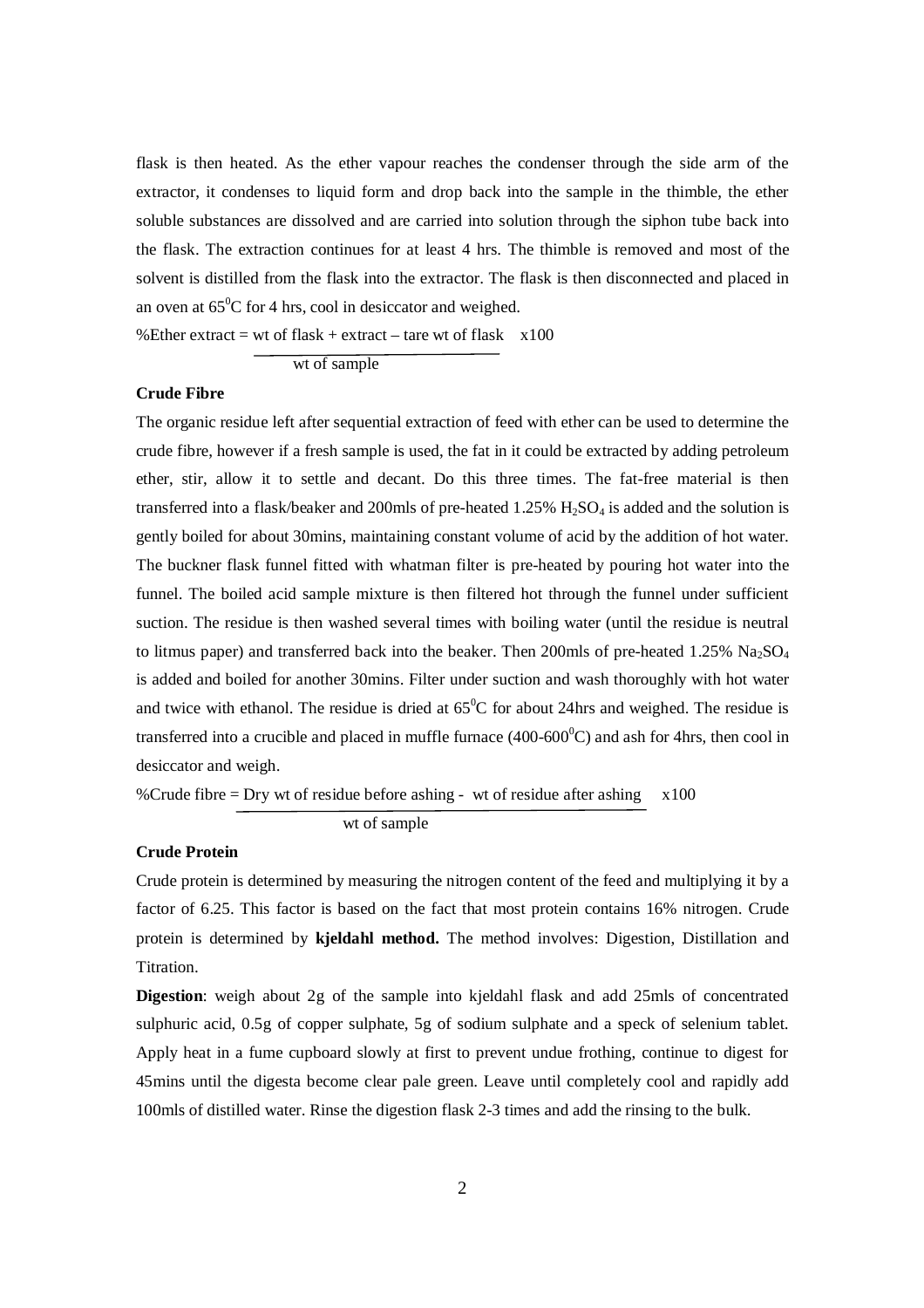**Distillation**: Markham distillation apparatus is used for distillation. Steam up the distillation apparatus and add about 10mls of the digest into the apparatus via a funnel and allow it to boil. Add 10mls of sodium hydroxide from the measuring cylinder so that ammonia is not lost. Distil into 50mls of 2% boric acid containing screened methyl red indicator.

**Titration**: the alkaline ammonium borate formed is titrated directly with 0.1*N* HCl. The titre value which is the volume of acid used is recorded. The volume of acid used is fitted into the formula which becomes

$$
\%N \neq \frac{14 \times VA \times 0.1 \times w}{1000 \times 100} \times 100
$$

 $VA = volume of acid used$  w= weight of sample % crude protein = %N x  $6.25$ 

# **Ash**

Ash is the inorganic residue obtained by burning off the organic matter of feedstuff at  $400-600^{\circ}\text{C}$ in muffle furnace for 4hrs. 2g of the sample is weighed into a pre-heated crucible. The crucible is placed into muffle furnace at  $400-600^{\circ}$ C for 4hrs or until whitish-grey ash is obtained. The crucible is then placed in the desiccator and weighed

 $% Ash = wt of crucible +ash - wt of crucible$ 

wt of sample

## **Nitrogen Free Extract (NFE)**

NFE is determined by mathematical calculation. It is obtained by subtracting the sum of percentages of all the nutrients already determined from 100.

%NFE = 100-(% moisture + %CF + %CP + %EE + %Ash)

NFE represents soluble carbohydrates and other digestible and easily utilizable non-nitrogenous substances in feed.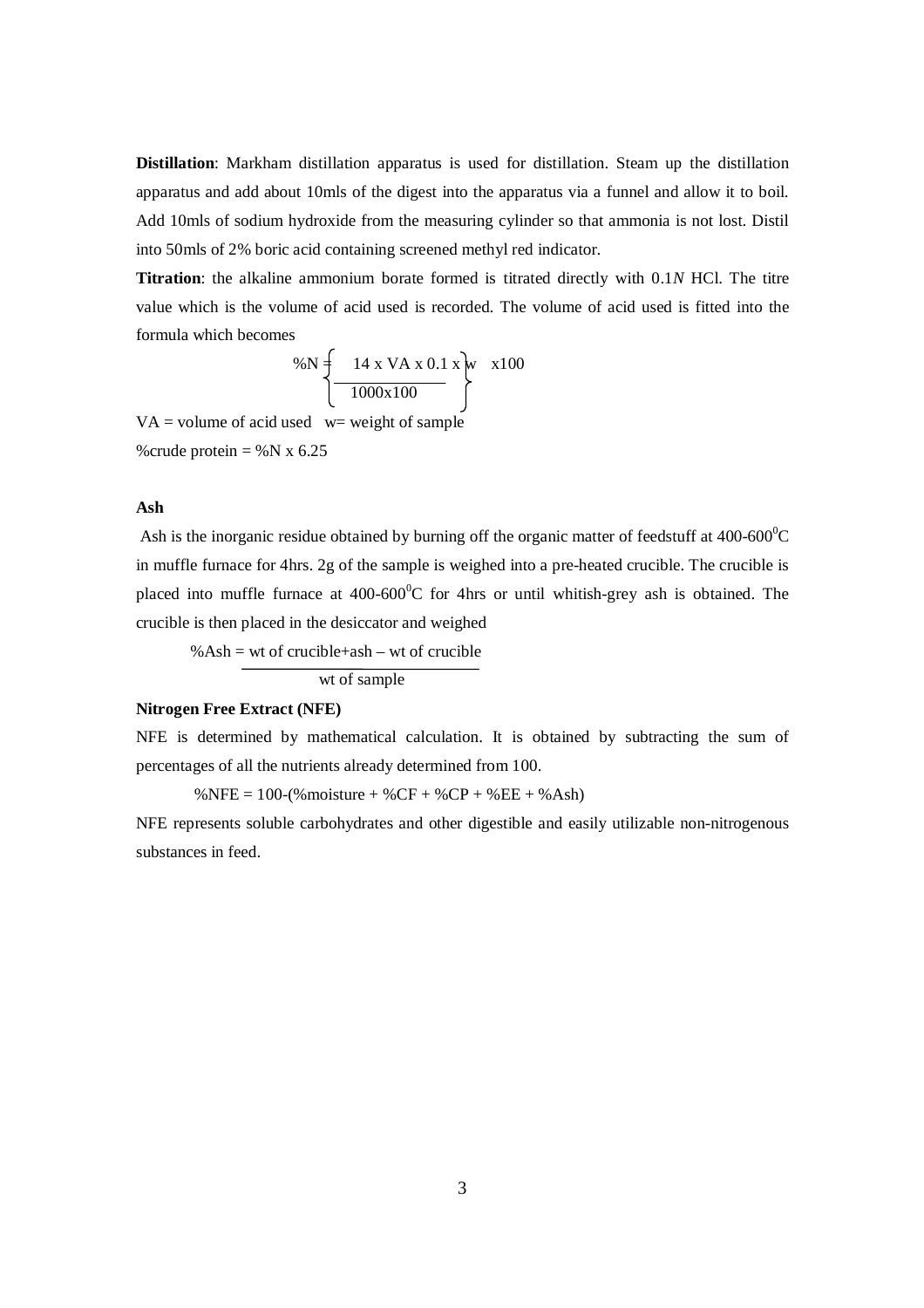# **ELECTROPHORESIS**

Electrophoresis is a separation technique that is based on the mobility of the ions in an electric field.. it is a Greek word Electros meaning "energy from an electric field and Phoros meaning to "carry across". Thus electrophoresis means the techniques in which molecule are forced across a span of gel motivated by an electric field



Electrophoresis is a technique whereby charged molecules are separated on the basis of their speed of migration in an applied electric field. Molecules that are cationic (that is, are positively charged) will migrate towards the negatively charged electrode (the cathode), while those molecules that are anionic (that is, are negatively charged) will migrate towards the positive electrode (the anode). The higher the charge, the faster will a molecule move towards the oppositely charged electrode.

If a mixture of charged molecules are placed in the center of a supporting medium (at the point S in the diagram on the right), and the electric field set up by means of an applied potential, **V**, then, after a while, separation of the molecules will take place. It similar to chromatography in many ways except that separation is due to movement of charged particles through an electrolyte (buffer when subjected to electric current.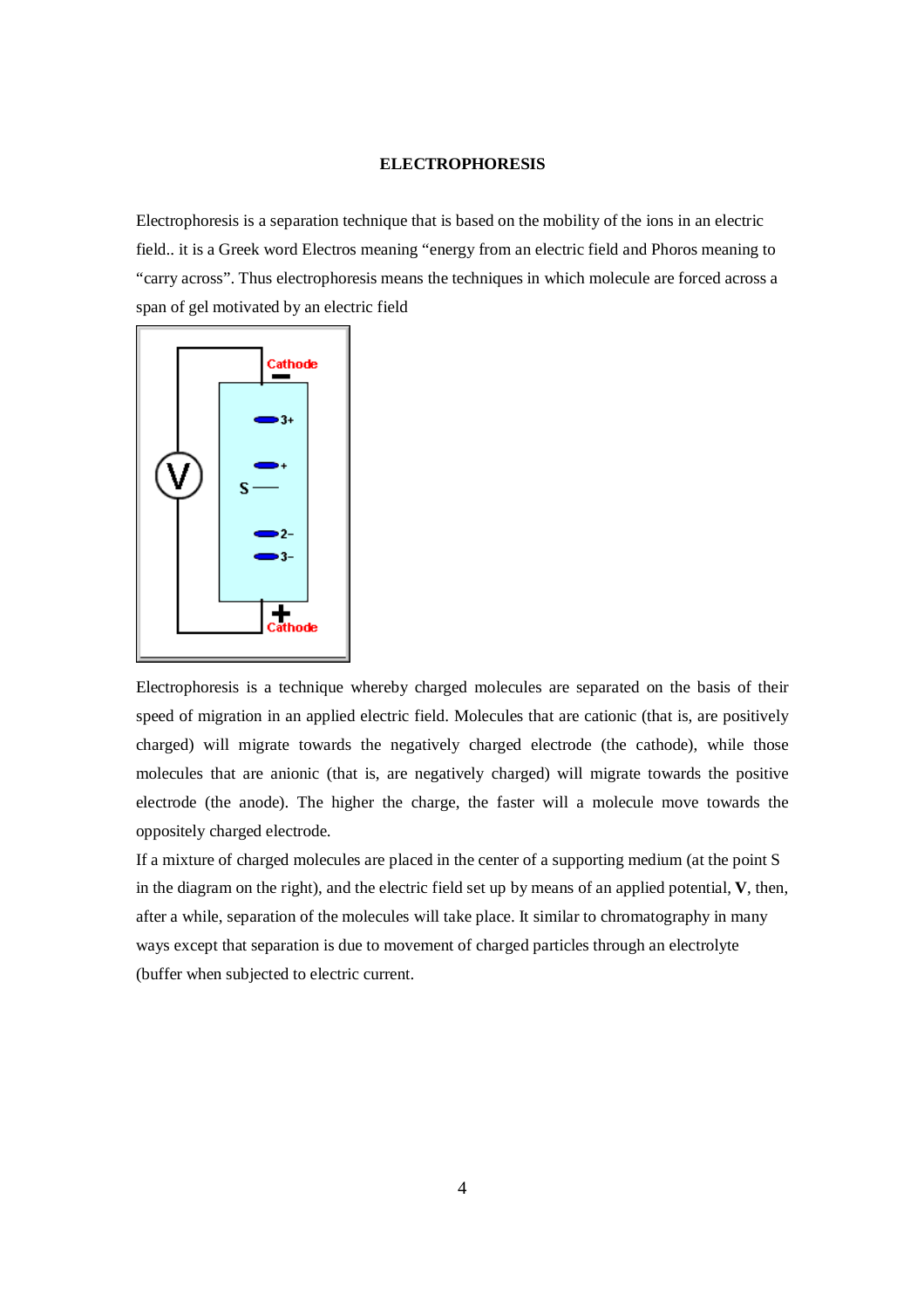# **Types of Electrophoresis Capillary Electrophoresis**

Capillary electrophoresis (CE) encompasses a family of related separation techniques that use narrow-bore fused-silica capillaries to separate a complex array of large and small molecules. High electric field strengths are used to separate molecules based on differences in charge, size and hydrophobicity.

Capillaries are typically of 50  $\mu$ m inner diameter and 0.5 to 1 m in length. The applied potential is 20 to 30 kV. Due to electroosmotic flow, all sample components migrate towards the negative electrode. A small volume of sample (10 nL) is injected at the positive end of the capillary and the separated components are detected near the negative end of the capillary. CE detection is similar to detectors in HPLC, and includes absorbance, fluorescence, electrochemical, and mass spectrometry.

The capillary can also be filled with a gel, which eliminates the electroosmotic flow. Separation is accomplished as in conventional gel electrophoresis but the capillary allows higher resolution, greater sensitivity, and on-line detection.





## **Gel Electrophoresis**

Gel electrophoresis is a technique used for the separation of <u>deoxyribonucleic acid, ribonucleic</u> acid, or protein molecules using an electric current applied to a gel matrix. It is usually performed for analytical purposes, but may be used as a preparative technique prior to use of other methods such as mass spectrometry. In most cases the gel is a crosslinked polymer whose composition and porosity is chosen based on the specific weight and composition of the target to be analyzed.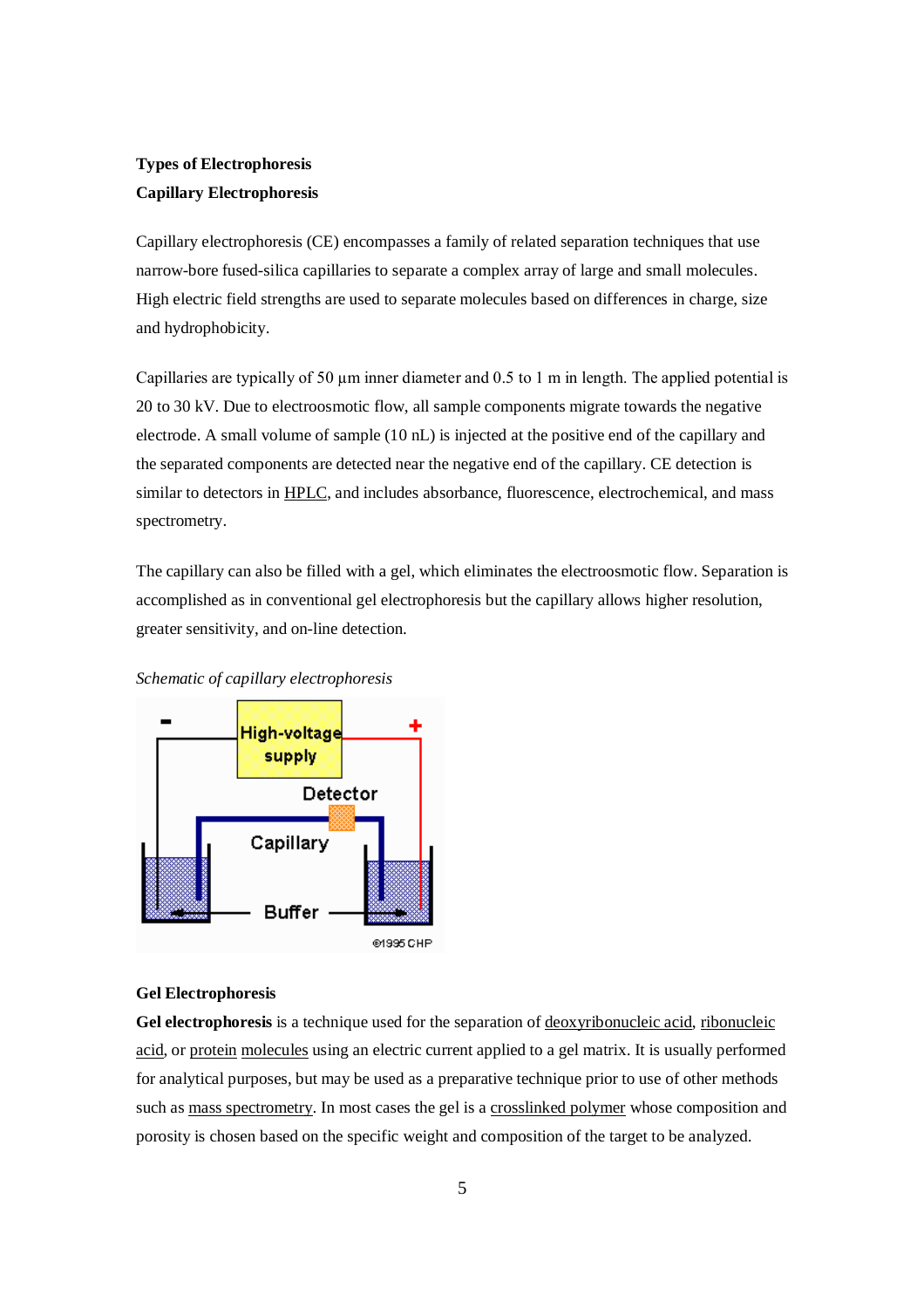When separating proteins or small nucleic acids (DNA, RNA, or oligonucleotides) the gel is usually composed of different concentrations of acrylamide and a cross-linker, producing different sized mesh networks of polyacrylamide. When separating larger nucleic acids (greater than a few hundred bases), the preferred matrix is purified agarose. In both cases, the gel forms a solid, yet porous matrix. Acrylamide, in contrast to polyacrylamide, is a neurotoxin and must be handled using Good Laboratory Practices to avoid poisoning. By placing the molecules in wells in the gel and applyng an electric current, the molecule will move through the matrix at different at different rates usally determined by mass toward the positive (Anode) if negatively charged or toward the negative (Cathode) if positively charged.

After the electrophoresis is complete, the molecules in the gel can be stained to make them visible. Ethidium bromide, silver, or coomassie blue dye may be used for this process. Other methods may also be used to visualize the separation of the mixture's components on the gel. If the analyte molecules fluoresce under ultraviolet light, a photograph can be taken of the gel under ultraviolet lighting conditions. If the molecules to be separated contain radioactivity added for visibility, an autoradiogram can be recorded of the gel.

If several mixtures have initially been injected next to each other, they will run parallel in individual lanes. Depending on the number of different molecules, each lane shows separation of the components from the original mixture as one or more distinct bands, one band per component. Incomplete separation of the components can lead to overlapping bands, or to indistinguishable smears representing multiple unresolved components.

Bands in different lanes that end up at the same distance from the top contain molecules that passed through the gel with the same speed, which usually means they are approximately the same size. There are molecular weight size markers available that contain a mixture of molecules of known sizes. If such a marker was run on one lane in the gel parallel to the unknown samples, the bands observed can be compared to those of the unknown in order to determine their size. The distance a band travels is approximately inversely proportional to the logarithm of the size of the molecule.

*Schematics of Gel Electrophoresis*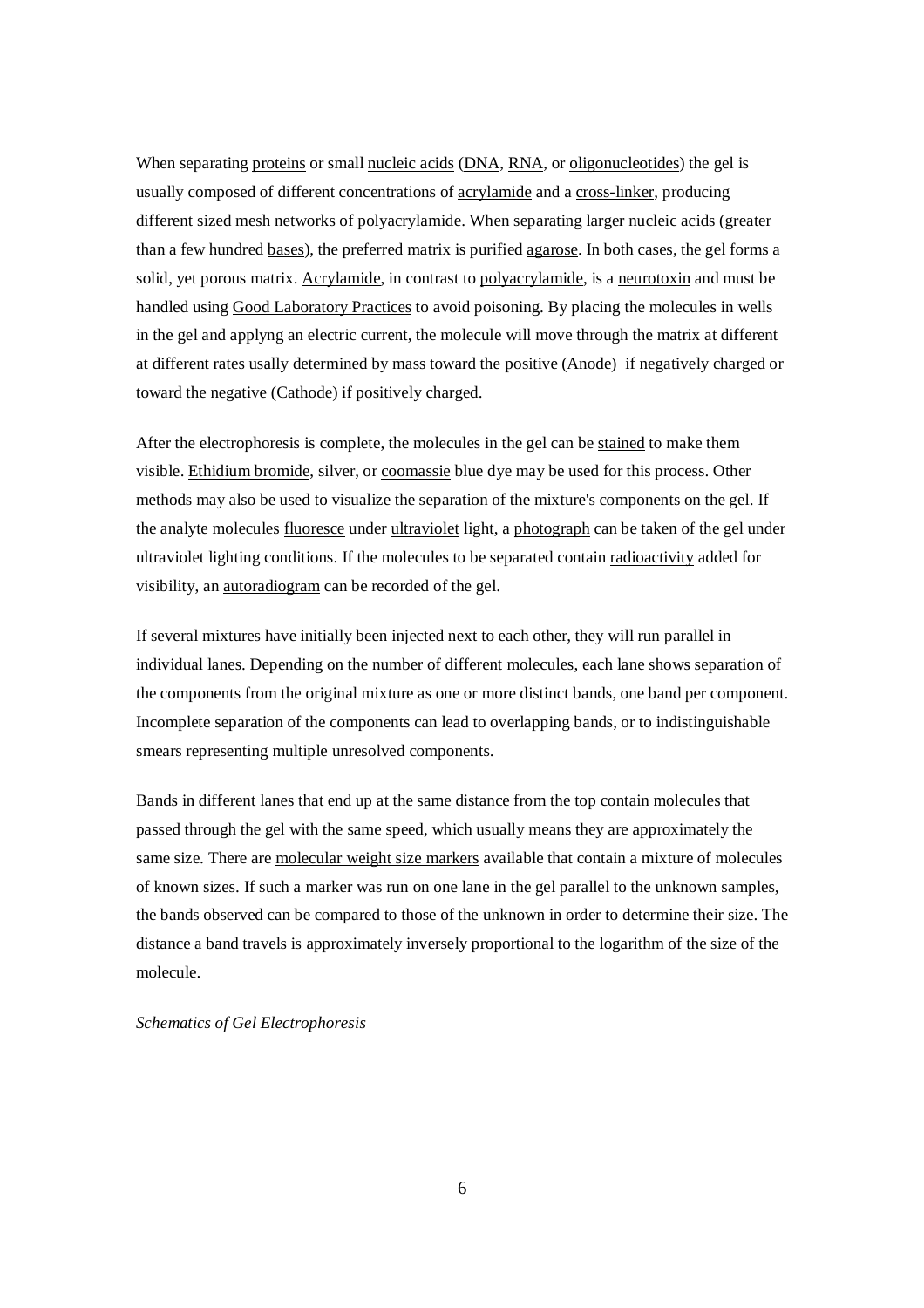

# **Application**

Gel electrophoresis is used in forensics, molecular biology, genetic and biochemical analysis.

## **GEL**

Gel is a solid, *jelly-like* material that can have properties ranging from soft and weak to hard and tough. Gels are defined as a substantially dilute crosslinked system, which exhibits no flow when in the steady-state.<sup>[1]</sup> By weight, gels are mostly liquid, yet they behave like solids due to a threedimensional crosslinked network within the liquid. It is the crosslinks within the fluid that give a gel its structure (hardness) and contribute to stickiness (tack).

Gel electrophoresis is commonly carried out on a slab of agarose. The dry substance is allowed to swell in hot buffer solution, and cast into a mould, which leaves small "wells" in the gel, into which the samples are applied. Other media that are used as support are: paper, cellulose acetate, starch, or polyacrylamide. For the latter, small slabs are prepared and run vertically in specially designed apparatus, to be described later.

The velocity, **v**, will also depend on the resistance to the movement of the molecules provided by the matrix through which the molecules are moving. Thus, the type of support that is used is very important. Agarose gels of various concentrations may be prepared by altering the ratio of dry agarose to the buffer. Typically, agarose gels are used in a concentration varying between 0.5%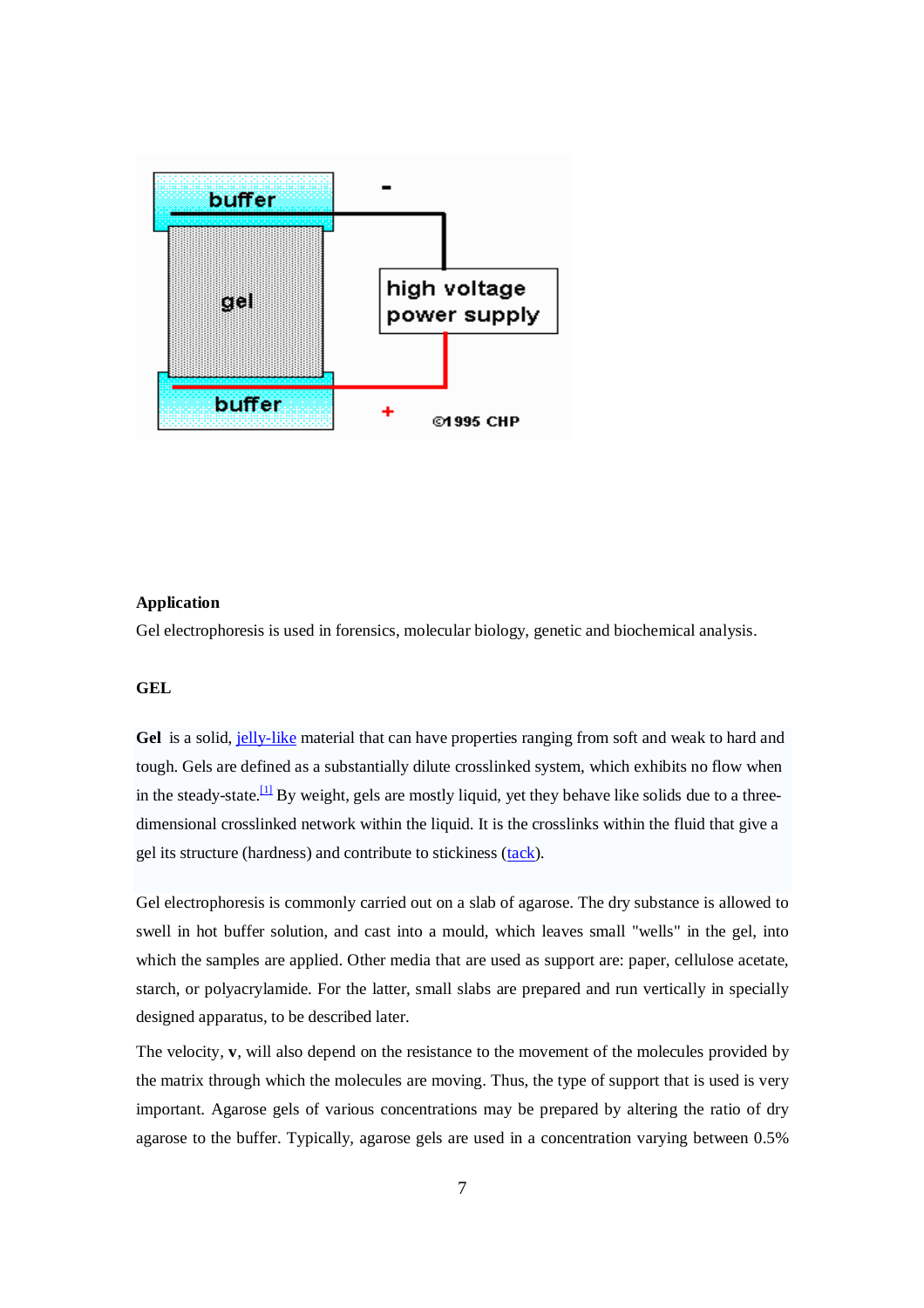and 2%. Since molecular sieving takes place to varying extents, the more concentrated the gel, the slower the mobility of the molecules in the same buffer and applied potential difference.

Agarose gels are normally used to separate native proteins, that is, proteins that have retained higher orders of structure. One frequently refers to such gels as "native gels". Separation on native gels takes place by both charge AND size. Polyacrylamide gels are normally used in conjunction with sodium docecyl sulphate.

Two major materials used in making gels are-:

1. **Agarose –** One of the materials used in electrophoresis. It is extracted in the form of agar from several species of red marine algae, or seaweed. It is highly fragile and can easily destroyed by handling. Agarose gels have a very large pore size and are used primarily to separate molecules (large molecular mass). It can be processed faster than polyacrylamides gels but their resolution is inferior. The band formed are usually far apart. Agarose is a linear polysaccharide made up of basic agarobiose unit which comprise of alternate unit of galactose and anhydrogalactose. It is usually used between 1% and 3%.



2. **Polyacrylamide –** Polyacrylamide gels can be used to provide varieties of electrophoretic condition. It is currently most often used in the field of immunology and protein analysis, often used to separate different proteins or isoforms of the same protein into separate bands. The pore size can be varied so as to produce different molecular sieving for protein of different sizes. Polyacrylamide gels offer greater flexibility and more sharply defined banding than agarose gel.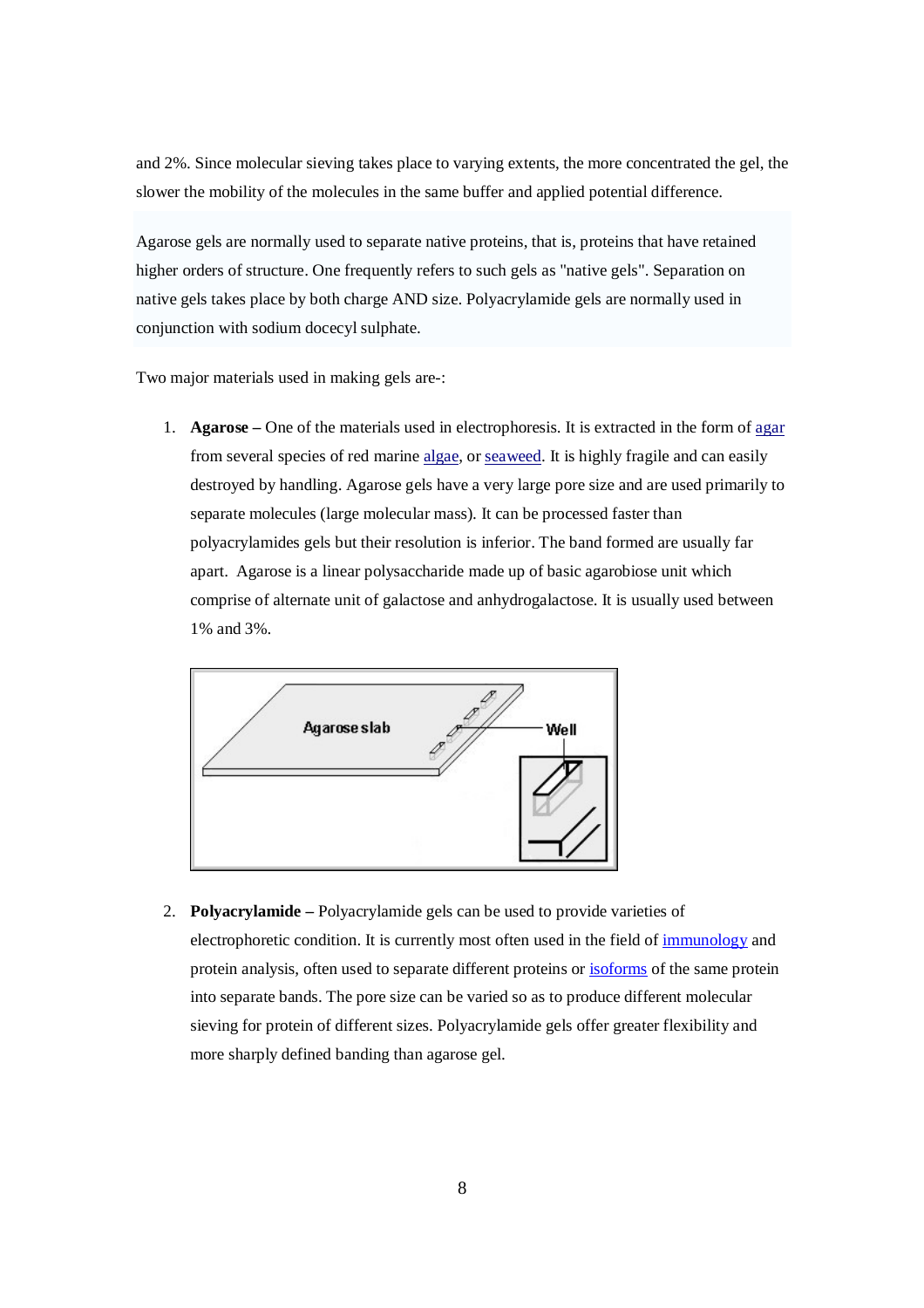

Polyacrylamide gels are made by polymerising acrylamide monomer  $(\sqrt{S_1})$  with ammonium persulphate ( $\leq$ ) in the presence of N,N'-methylene-bisacrylamide ( $\leq$ ) ("bis crosslinker").

|              | $\underline{A}$ , $\underline{B}$ , $\underline{C}$ , $\underline{D}$ , $\underline{E}$ , |
|--------------|-------------------------------------------------------------------------------------------|
| ᆇᆇ           |                                                                                           |
| У            | у                                                                                         |
| $\mathbf{z}$ | ᅩ                                                                                         |
|              |                                                                                           |
|              |                                                                                           |

The resulting gel consists of minute "tunnels" of various diameters, which can selectively accomodate the passage of molecules, based on their sizes. There exists a linear relationship between the distance travelled in a given time under defined conditions and the logarithm of the molar mass of the proteins (diagram above, left). This is exploited in determining the molar mass of samples. The migration distance of unknown proteins is simply related to that of "markers" of known molecular masses. A schematic representation of this is shown in the diagram above on the right, where protein samples are electrophoresed in five "lanes" **A-E**, all migrating towards the positive pole of the electrophoretic cell:

Lane **A** consists of protein markers. Lane **B** consists of a mixture three proteins: **x** being the largest, and **z** the smallest, with **y** having a size intermediate between the two. Lane **C**, has pure protein **x**, lane **D** has pure **y** and lane **E** pure **z**.

## **Electrophoresis Using Acetic Strips**